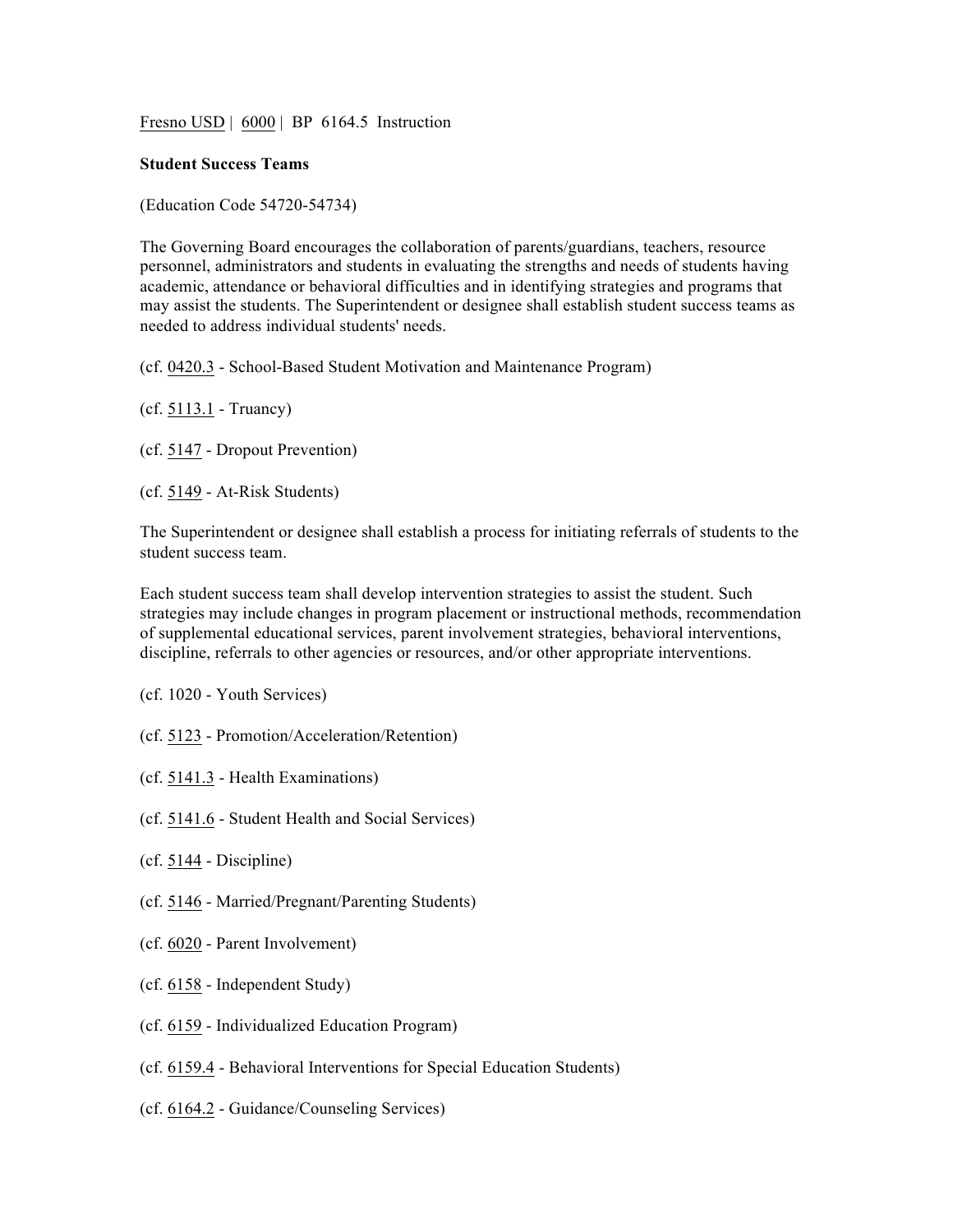- (cf. 6171 Title I Programs)
- (cf. 6172 Gifted and Talented Student Program)
- (cf. 6174 Education for English Language Learners)
- (cf. 6175 Migrant Education Program)
- (cf. 6176 Weekend/Saturday Classes)
- (cf. 6177 Summer School)
- (cf. 6178 Vocational Education)
- (cf. 6178.1 Work Experience Program)
- (cf. 6179 Supplemental Instruction)
- (cf. 6181 Alternative Schools)
- (cf. 6182 Opportunity School/Class/Program)
- (cf. 6183 Home and Hospital Instruction)
- (cf. 6184 Continuation Education)
- (cf. 6185 Community Day School)

The student success team shall monitor the student's progress, evaluate the extent to which the recommended strategies have been implemented, and develop additional interventions as needed.

Legal Reference:

EDUCATION CODE

8800-8807 Healthy Start support services for children

48260-48273 Truancy

48400-48454 Continuation education

48630-48644.5 Opportunity schools

49600-49604 Educational counseling

51745-51749.3 Independent study programs

52200-52212 Gifted and talented student programs